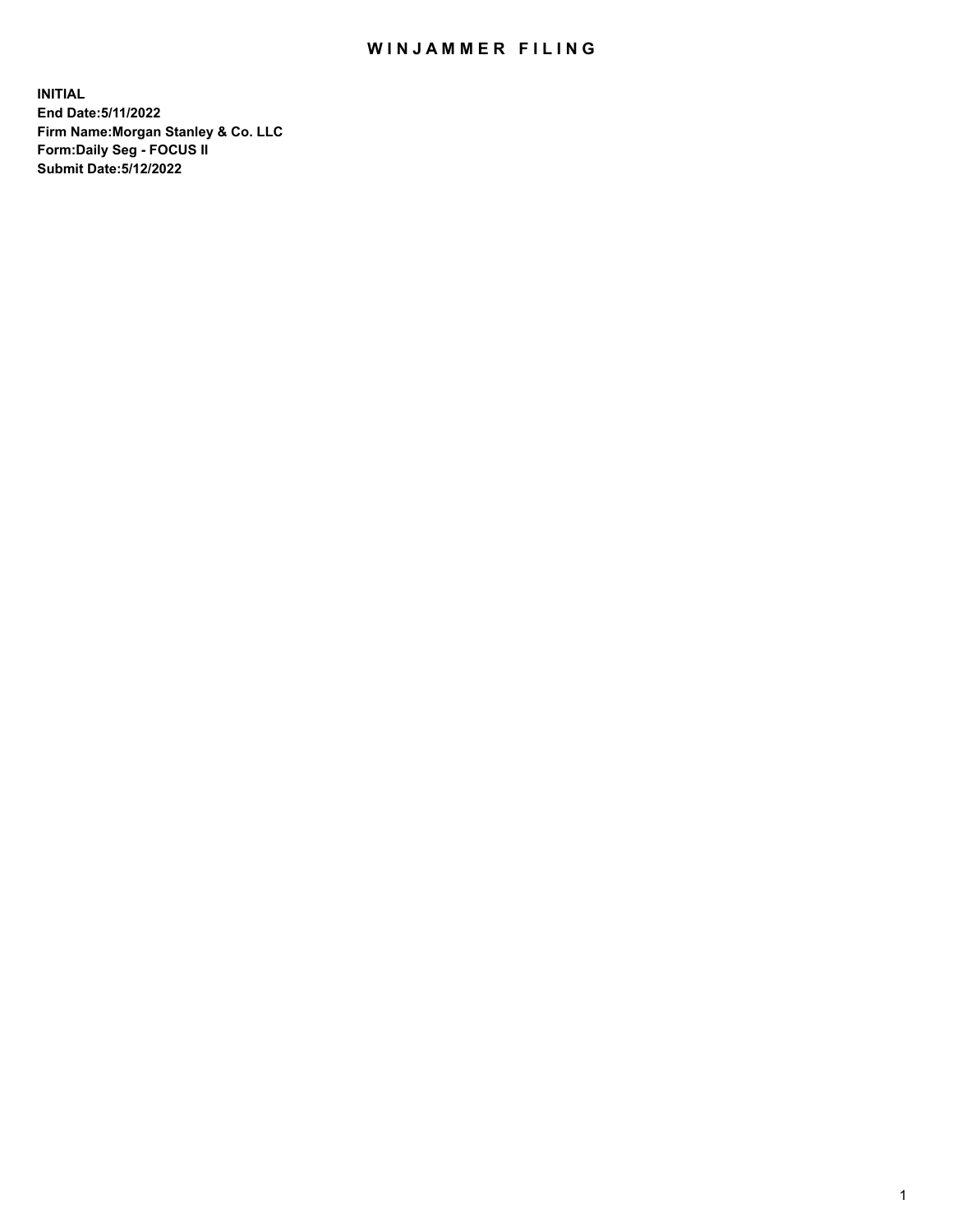**INITIAL End Date:5/11/2022 Firm Name:Morgan Stanley & Co. LLC Form:Daily Seg - FOCUS II Submit Date:5/12/2022 Daily Segregation - Cover Page**

| Name of Company                                                                                                                                                                                                                                                                                                                | <b>Morgan Stanley &amp; Co. LLC</b>                    |
|--------------------------------------------------------------------------------------------------------------------------------------------------------------------------------------------------------------------------------------------------------------------------------------------------------------------------------|--------------------------------------------------------|
| <b>Contact Name</b>                                                                                                                                                                                                                                                                                                            | <b>Ikram Shah</b>                                      |
| <b>Contact Phone Number</b>                                                                                                                                                                                                                                                                                                    | 212-276-0963                                           |
| <b>Contact Email Address</b>                                                                                                                                                                                                                                                                                                   | Ikram.shah@morganstanley.com                           |
| FCM's Customer Segregated Funds Residual Interest Target (choose one):<br>a. Minimum dollar amount: : or<br>b. Minimum percentage of customer segregated funds required:%; or<br>c. Dollar amount range between: and; or<br>d. Percentage range of customer segregated funds required between:% and%.                          | 235,000,000<br><u>0</u><br><u>00</u><br><u>00</u>      |
| FCM's Customer Secured Amount Funds Residual Interest Target (choose one):<br>a. Minimum dollar amount: ; or<br>b. Minimum percentage of customer secured funds required:%; or<br>c. Dollar amount range between: and; or<br>d. Percentage range of customer secured funds required between:% and%.                            | 140,000,000<br><u>0</u><br><u>00</u><br>0 <sub>0</sub> |
| FCM's Cleared Swaps Customer Collateral Residual Interest Target (choose one):<br>a. Minimum dollar amount: ; or<br>b. Minimum percentage of cleared swaps customer collateral required:% ; or<br>c. Dollar amount range between: and; or<br>d. Percentage range of cleared swaps customer collateral required between:% and%. | 92,000,000<br><u>0</u><br><u>00</u><br>00              |

Attach supporting documents CH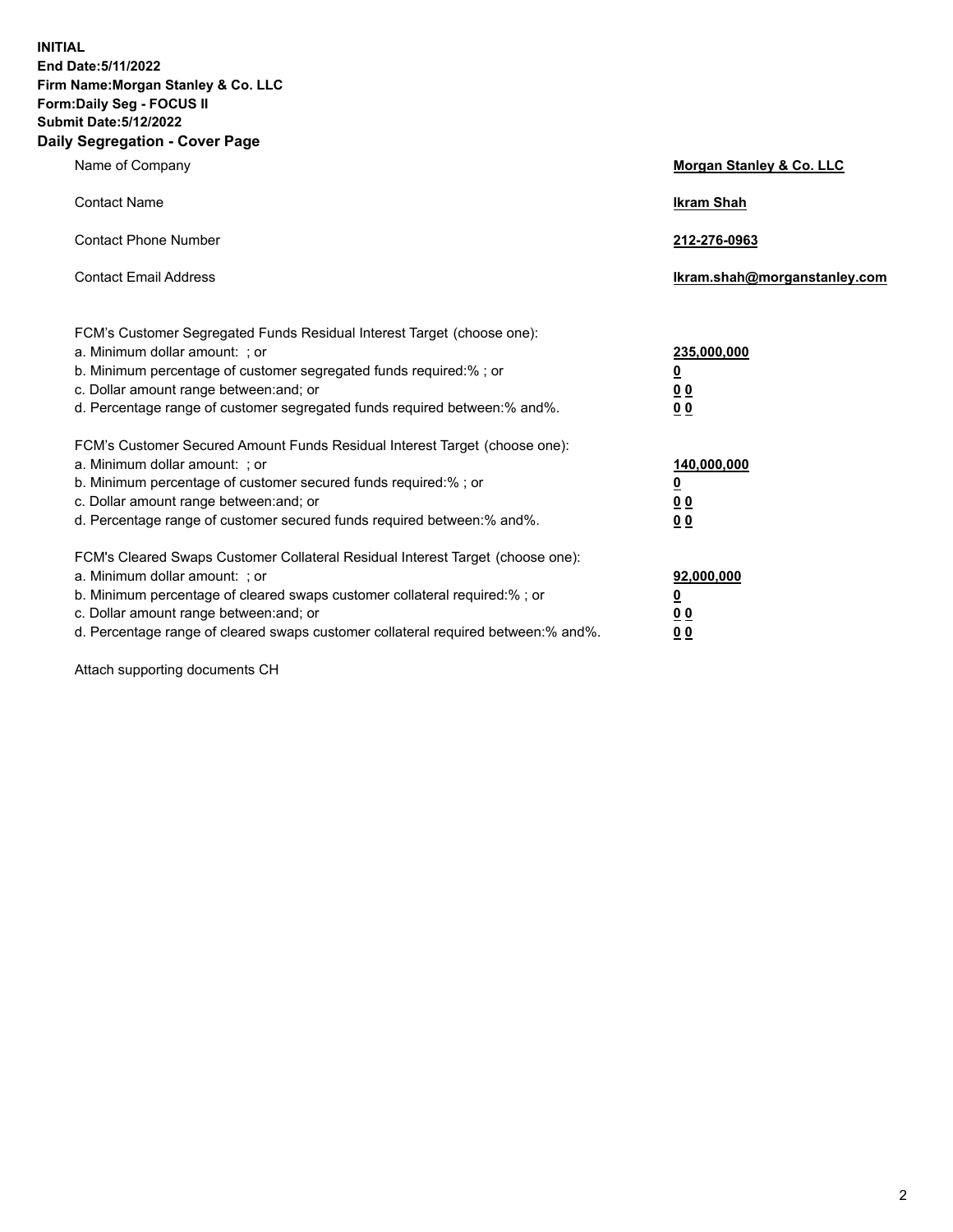## **INITIAL End Date:5/11/2022 Firm Name:Morgan Stanley & Co. LLC Form:Daily Seg - FOCUS II Submit Date:5/12/2022**

## **Daily Segregation - Secured Amounts**

Foreign Futures and Foreign Options Secured Amounts Amount required to be set aside pursuant to law, rule or regulation of a foreign government or a rule of a self-regulatory organization authorized thereunder 1. Net ledger balance - Foreign Futures and Foreign Option Trading - All Customers A. Cash **6,020,203,514** [7315] B. Securities (at market) **2,653,714,889** [7317] 2. Net unrealized profit (loss) in open futures contracts traded on a foreign board of trade **722,246,419** [7325] 3. Exchange traded options a. Market value of open option contracts purchased on a foreign board of trade **41,786,865** [7335] b. Market value of open contracts granted (sold) on a foreign board of trade **-25,514,475** [7337] 4. Net equity (deficit) (add lines 1. 2. and 3.) **9,412,437,212** [7345] 5. Account liquidating to a deficit and account with a debit balances - gross amount **96,085,598** [7351] Less: amount offset by customer owned securities **-93,575,291** [7352] **2,510,307** 6. Amount required to be set aside as the secured amount - Net Liquidating Equity Method (add lines 4 and 5) 7. Greater of amount required to be set aside pursuant to foreign jurisdiction (above) or line 6. FUNDS DEPOSITED IN SEPARATE REGULATION 30.7 ACCOUNTS 1. Cash in banks A. Banks located in the United States **538,266,483** [7500] B. Other banks qualified under Regulation 30.7 **309,016,935** [7520] **847,283,418**

- 2. Securities
	- A. In safekeeping with banks located in the United States **1,514,861,732** [7540]
	- B. In safekeeping with other banks qualified under Regulation 30.7 **93,790,179** [7560] **1,608,651,911**
- 3. Equities with registered futures commission merchants
	-
	- B. Securities **0** [7590]
	- C. Unrealized gain (loss) on open futures contracts **1,162,649** [7600]
	- D. Value of long option contracts **0** [7610]
	- E. Value of short option contracts **0** [7615] **31,309,845** [7620]
- 4. Amounts held by clearing organizations of foreign boards of trade
	-
	- B. Securities **0** [7650]
	- C. Amount due to (from) clearing organization daily variation **0** [7660]
	- D. Value of long option contracts **0** [7670]
	- E. Value of short option contracts **0** [7675] **0** [7680]
- 5. Amounts held by members of foreign boards of trade
	-
	-
	- C. Unrealized gain (loss) on open futures contracts **721,083,770** [7720]
	- D. Value of long option contracts **41,786,865** [7730]
	-
- 6. Amounts with other depositories designated by a foreign board of trade **0** [7760]
- 7. Segregated funds on hand **0** [7765]
- 8. Total funds in separate section 30.7 accounts **9,631,199,117** [7770]
- 9. Excess (deficiency) Set Aside for Secured Amount (subtract line 7 Secured Statement Page 1 from Line 8)
- 10. Management Target Amount for Excess funds in separate section 30.7 accounts **140,000,000** [7780]
- 11. Excess (deficiency) funds in separate 30.7 accounts over (under) Management Target **76,251,598** [7785]

**0** [7305]

[7354] **9,414,947,519** [7355]

**9,414,947,519** [7360]

[7530]

[7570]

A. Cash **30,147,196** [7580]

A. Cash **0** [7640]

 A. Cash **5,361,534,805** [7700] B. Securities **1,045,062,978** [7710] E. Value of short option contracts **-25,514,475** [7735] **7,143,953,943** [7740] **216,251,598** [7380]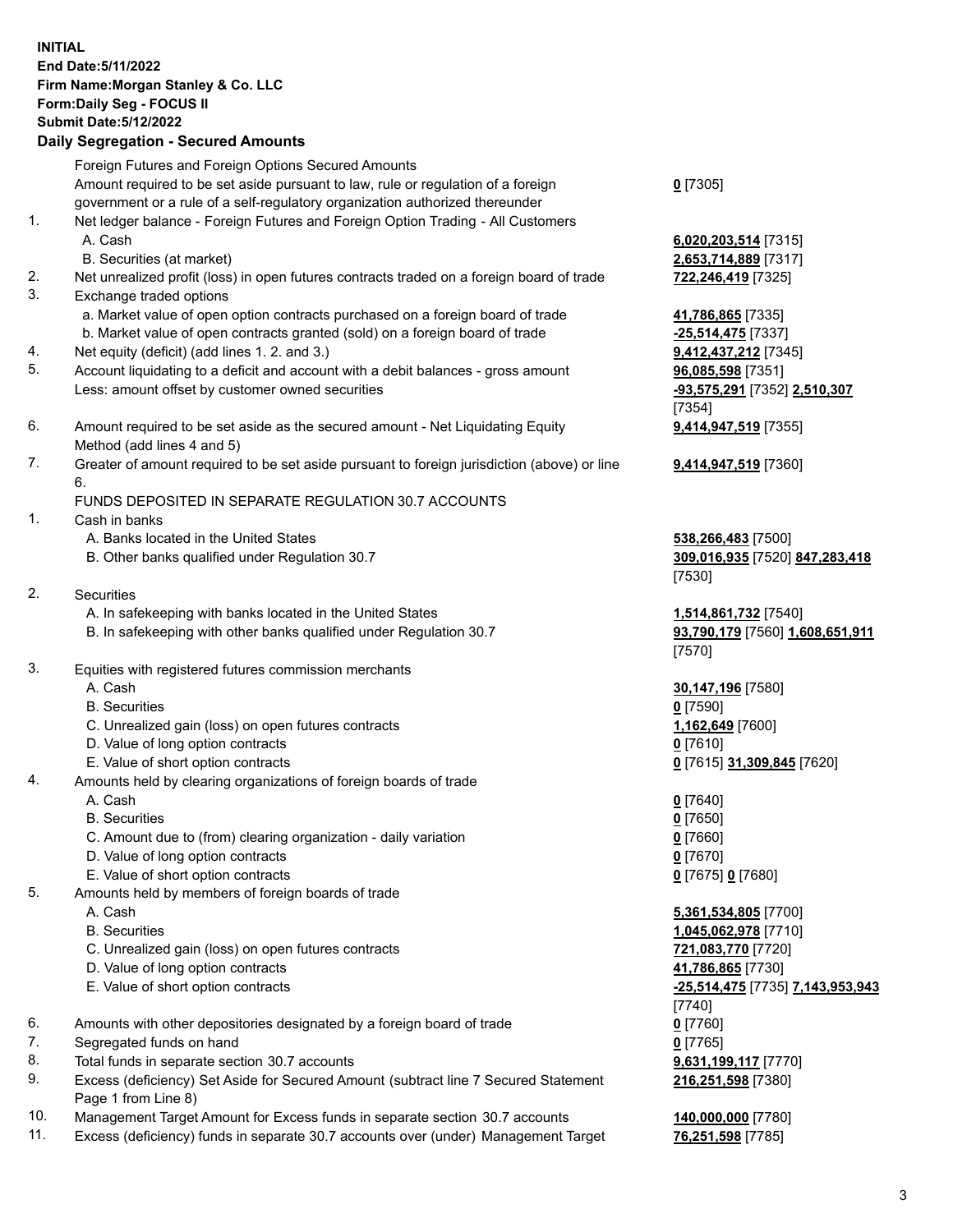**INITIAL End Date:5/11/2022 Firm Name:Morgan Stanley & Co. LLC Form:Daily Seg - FOCUS II Submit Date:5/12/2022 Daily Segregation - Segregation Statement** SEGREGATION REQUIREMENTS(Section 4d(2) of the CEAct) 1. Net ledger balance A. Cash **24,049,974,245** [7010] B. Securities (at market) **9,141,986,068** [7020] 2. Net unrealized profit (loss) in open futures contracts traded on a contract market **-5,297,253,149** [7030] 3. Exchange traded options A. Add market value of open option contracts purchased on a contract market **2,881,980,474** [7032] B. Deduct market value of open option contracts granted (sold) on a contract market **-2,287,734,856** [7033] 4. Net equity (deficit) (add lines 1, 2 and 3) **28,488,952,782** [7040] 5. Accounts liquidating to a deficit and accounts with debit balances - gross amount **761,653,330** [7045] Less: amount offset by customer securities **-753,788,516** [7047] **7,864,814** [7050] 6. Amount required to be segregated (add lines 4 and 5) **28,496,817,596** [7060] FUNDS IN SEGREGATED ACCOUNTS 7. Deposited in segregated funds bank accounts A. Cash **4,616,197,435** [7070] B. Securities representing investments of customers' funds (at market) **0** [7080] C. Securities held for particular customers or option customers in lieu of cash (at market) **3,394,721,875** [7090] 8. Margins on deposit with derivatives clearing organizations of contract markets A. Cash **14,851,637,600** [7100] B. Securities representing investments of customers' funds (at market) **0** [7110] C. Securities held for particular customers or option customers in lieu of cash (at market) **5,591,465,177** [7120] 9. Net settlement from (to) derivatives clearing organizations of contract markets **-315,760,957** [7130] 10. Exchange traded options A. Value of open long option contracts **2,881,980,474** [7132] B. Value of open short option contracts **-2,287,734,856** [7133] 11. Net equities with other FCMs A. Net liquidating equity **29,165,688** [7140] B. Securities representing investments of customers' funds (at market) **0** [7160] C. Securities held for particular customers or option customers in lieu of cash (at market) **0** [7170] 12. Segregated funds on hand **155,799,016** [7150] 13. Total amount in segregation (add lines 7 through 12) **28,917,471,452** [7180] 14. Excess (deficiency) funds in segregation (subtract line 6 from line 13) **420,653,856** [7190]

- 15. Management Target Amount for Excess funds in segregation **235,000,000** [7194]
- 16. Excess (deficiency) funds in segregation over (under) Management Target Amount Excess

**185,653,856** [7198]